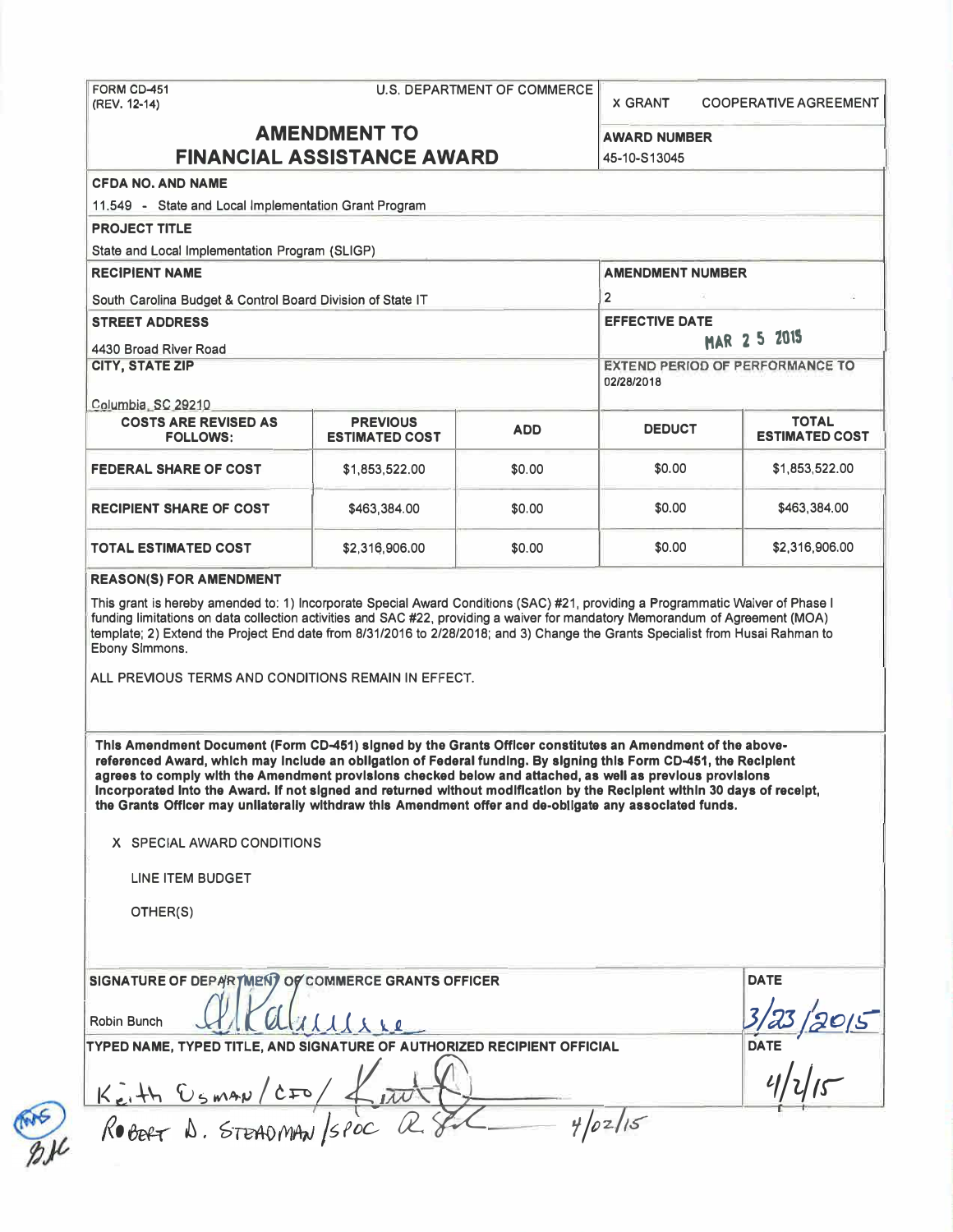**Award Number: 45-10-S13045, Amendment Number 2 Federal Program Officer; Yuki Miyamoto-Mendez Requisition Number: S13045 Employer Identification Number: 57-6000286 Dun & Bradstreet No: 799995886 Recipient ID: 1120793 Requestor ID: 1120793** 

#### **Award ACCS Information**

| <b>Bureau</b><br>Code | <b>FCFY</b> | <b>Project-Task</b> | <b>Org Code</b>        | <b>Obj Class</b> | <b>Obligation Amount</b> |
|-----------------------|-------------|---------------------|------------------------|------------------|--------------------------|
|                       | 2013        | 8150000-000         | 11-00-0000-00-00-00-00 | 41-19-00-00      | \$0.00                   |

#### **Award** Contact Information

| Award Contact miorination |                     |                      |              |
|---------------------------|---------------------|----------------------|--------------|
| <b>Contact Name</b>       | <b>Contact Type</b> | <b>Email</b>         | <b>Phone</b> |
| Mr. Robert D Steadman     | Administrative      | Rsteadman@cio.sc.gov | 803-896-4469 |

# **NIST Grants Officer:**

**Robin Bunch 100 Bureau Drive, MS 1650 Gaithersburg, MD 20899-1650 (301) 975-8006**

#### **NIST Grants Specialist:**

**Ebony Simmons 100 Bureau Drive, MS 1650 Gaithersburg, MD 20899-1650 (301) 975-4166**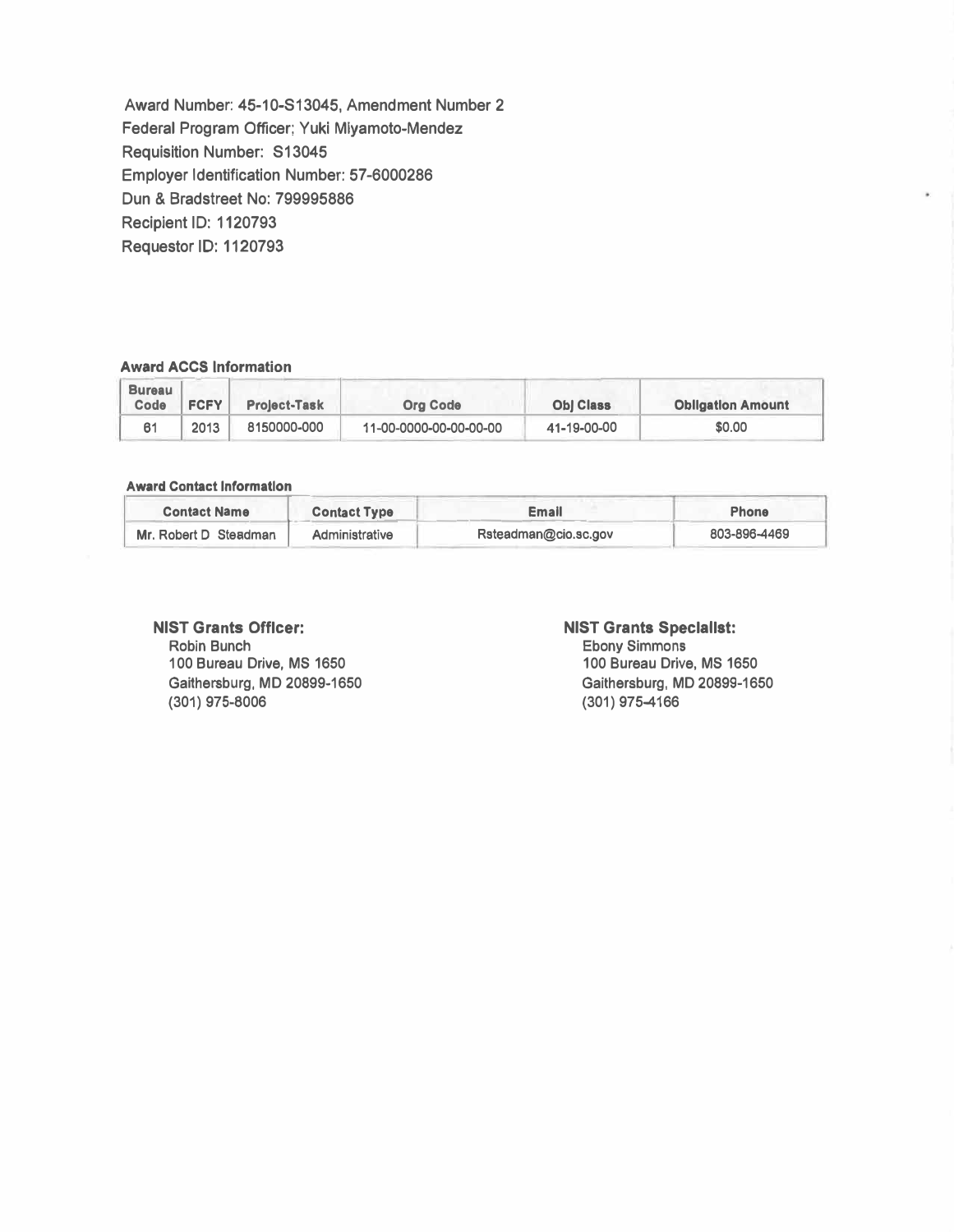## **National Institute of Standards and Technology State and Local Implementation Grant Program Special Award Conditions**

#### **5. The Grant Specialist's name, address, telephone and fax number and email address:**

Ebony S. Simmons National Institute of Standards and Technology Grants Management Division Bldg. 411, Room A-120 100 Bureau Drive, Mail Stop 1650 Gaithersburg, Maryland 20899-1650 Phone: (301) 975-4166 E-mail: ebony.simmons@nist.gov

### **21. FirstNet-Requested Data Collection Activities using Phase 1 Funds**

Notwithstanding Special Award Condition 6, recipient is authorized to use funds made available during Phase 1 of the period of performance for data collection activities as requested by the First Responder Network Authority (FirstNet) in the attached letter dated March 9, 2015. The recipient must document all costs associated with performing these collection activities prior to an approved budget modification. If the recipient chooses to begin data collection activities requested by FirstNet under Phase 1, the recipient must submit a revised budget to NTIA inclusive of both Phase 1 and Phase 2 costs for approval within 90 days of this Special Award Condition.

This Special Award Condition applies only to the limitation originally placed on recipient prohibiting it from using Phase 1 funding for Phase 2 data collection activities. Aside from amending the Phase 1 funding limitation in the Automated Standard Application for Payments System Special Award Condition (SAC), the rest of SAC 6 remains in place and in full force. The Phase 2 reserve is also still in place until the Grants Officer releases the 50% reserve funding through another award amendment. Additionally, recipients may not perform other data collection activities with either SLIGP or matching share funds. Such costs may be disallowed under the award.

#### **22. Memorandum of Agreement Template**

Notwithstanding Section II.B of the SLIGP FFO, the recipient is no longer required to develop a MOA template by the end of the period of performance. The recipient, however, may still charge reasonable and allocable costs of developing a MOA template to the award, if the recipient determines that developing a standardized MOA is necessary to the project. If the recipient no longer will develop a MOA template, the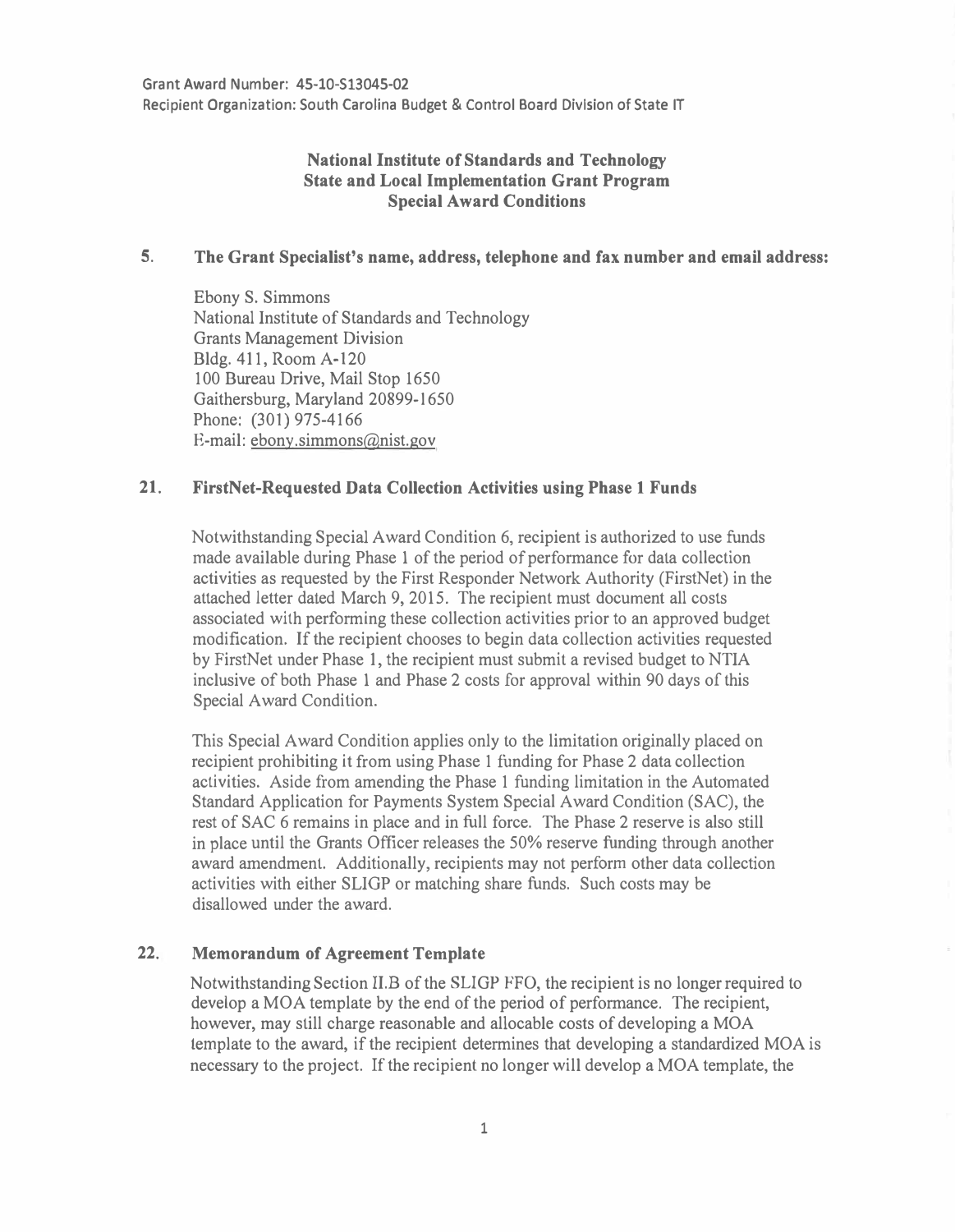**Grant Award Number: 45-10-S13045-02** 

**Recipient Organization: South Carolina Budget & Control Board Division of State IT** 

recipient should notify NTIA in writing. If a revised budget is necessary to move funds initially budgeted for the MOA template development to another object class category, it may be done at the same time as the revised budget for FirstNet-requested data collection activities is submitted.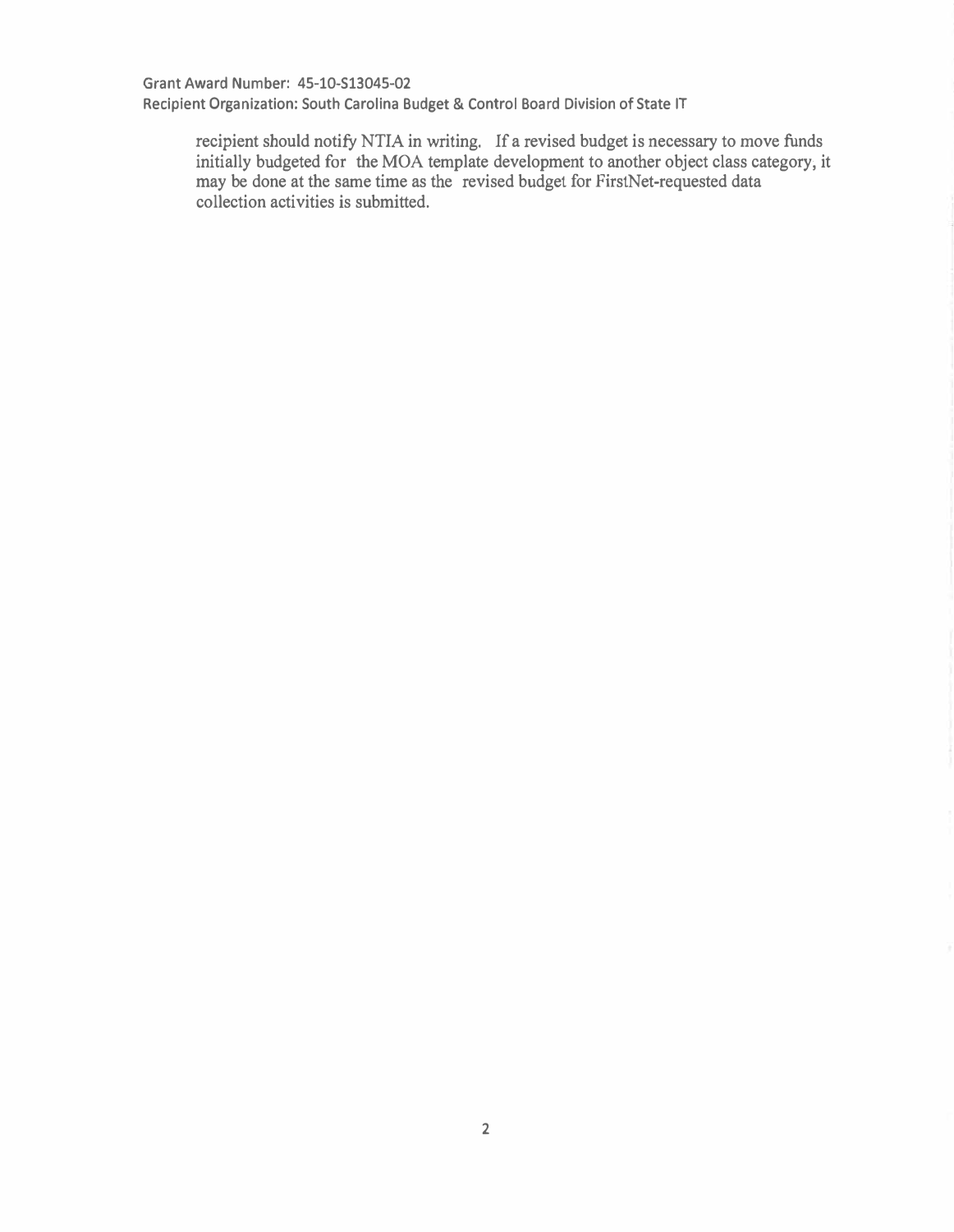

**March 9, 2015** 

**The Honorable Lawrence E. Strickling Assistant Secretary for Communications and Information U.S. Department of Commerce 1401 Constitution Avenue, N.W. Washington, D.C. 20230** 

**RE: SLTGP Second Phase - Finalized Data Collection Elements** 

**Dear Assistant Secretary Strickling:** 

**The First Responder Network Authority (FirstNet) has confirmed its approach to data collection for the second phase of the Stale and Local Implementation Grant Program (SLIGP) following meetings with, and the receipt of input from, the Stale Single Points of Contact {SPOCs). Based on the processes and anticipated timing for the development of the Comprehensive Network Solution(s) Request for Proposal and State Plans for building, operating, and deploying the nationwide public safety broadbond network, along with the feedback from many SPOCs, FirstNet has concluded that the attached data collection elements are those that would be useful for the second phase of SUGP and will pursue accordingly.** 

**The attached data elements are intended to maximize the collection of stakeholder inputs for firstNet's planning process to help shape the Nationwide Public Safety Broadband Network acquisition and ultimately the State Plans that are delivered to each Governor. In particular,**  FirstNet will request data from the States on five general topics:

- **1) Coverage -desired coverage areas and deployment phases**
- **2) Users and Operational Areas - information on potential user base and their operational areas**
- **3) Capacity Planning - information on applications and data usage**
- **4) Current Providers/ Procurement - infonnation on current service providers, plans, and potential barriers to adoption**
- **5) State Plan Decision - documentation of the process and potential barriers for State Plan decision-making**

**I thank you for your prompt attention to this matter and, as always, look forward to our ongoing partnership on SLJGP endeavors.** 

Sincerely TJ Keynedy

Acting Executive Director First Responder Network Authority

**cc: Stephen f !etcher, Associate Administrator for Public Safety National Telecommunications and Information Administration**